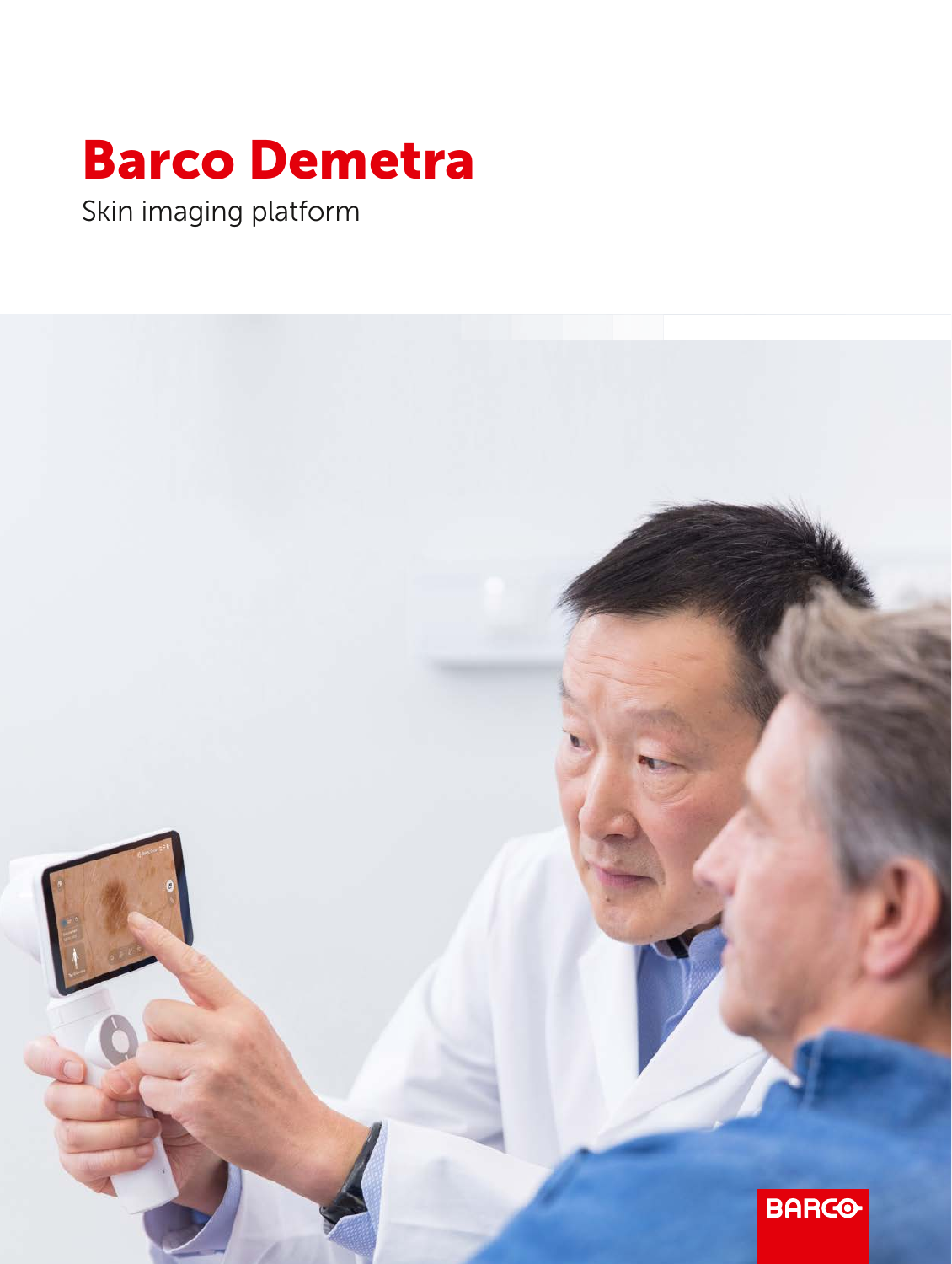# Re-imagining skin imaging

The increasing prevalence of skin conditions and a shortage of dermatologists means that finding ways to improve the quality and efficiency of care delivery is vital. Barco Demetra represents the next generation of skin imaging. It combines the best of analog and digital skin imaging, allowing dermatologists to take any kind of picture and makes mapping, follow-up and comparison of skin images smoother and smarter. Demetra helps improve diagnostic confidence, streamline and integrate clinical workflows, and enhance the patient experience.

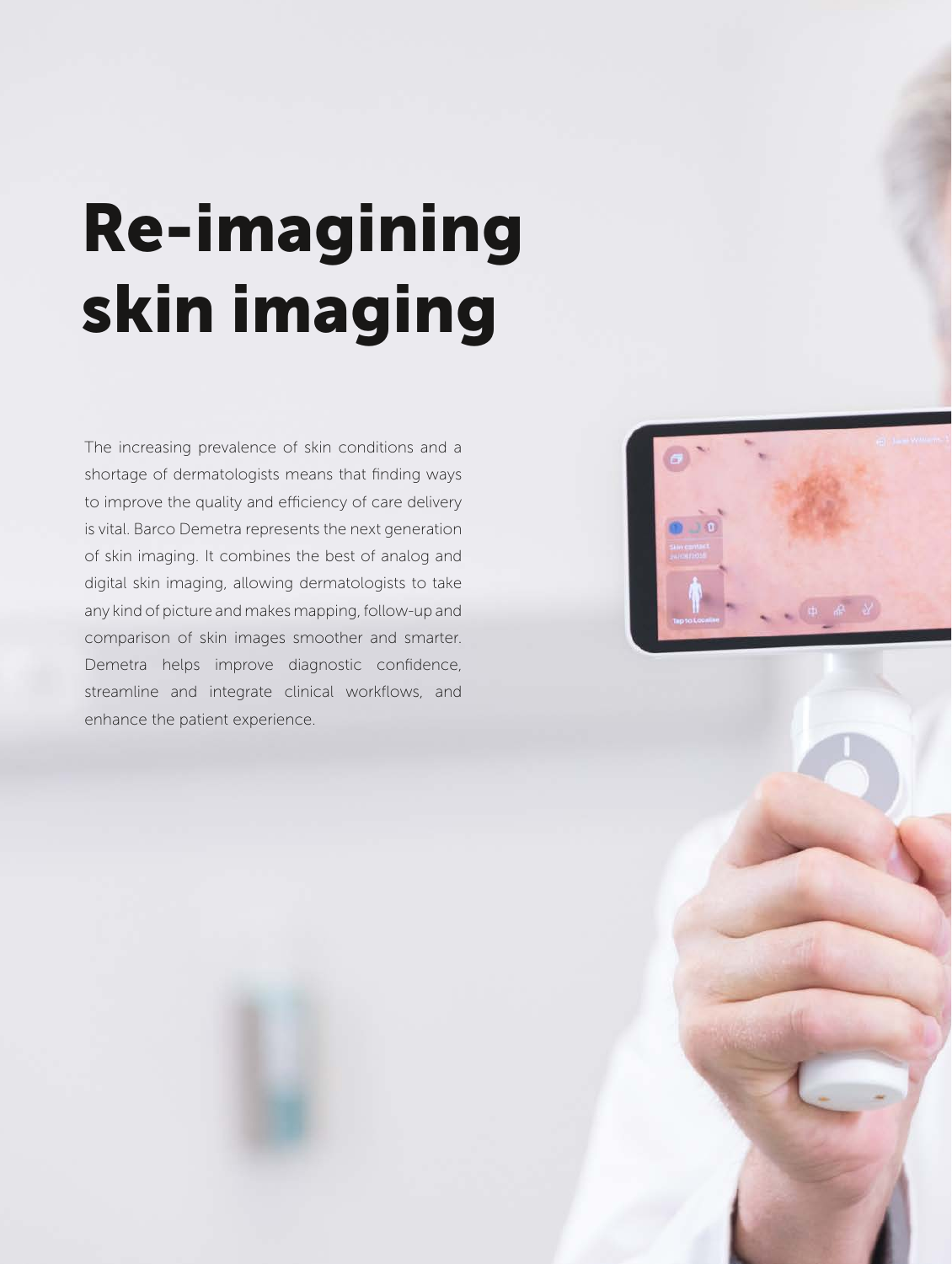## Supporting your clinical practice

#### Point of care diagnostics

Achieve better informed diagnoses with high-quality digital dermoscopic imaging directly at the point of care.

#### One device

图

No more hassle with switching cameras or lenses. From now on, only one device is needed to take any type of picture when screening patients.

#### Patient satisfaction

Share imaging with the patient in real-time, educating them on their condition and improving patient engagement.

#### Enable care team workflows

Expand the role of your care team to support on dermoscopic imaging with an intuitive device and workflow that creates consistent, high-quality images to aid in diagnosis.

#### Improve efficiency

Save time in your clinical practice though Demetra's intelligent workflow and reporting.

#### Integration

Demetra integrates with a range of Electronic Medical Records (EMR) systems.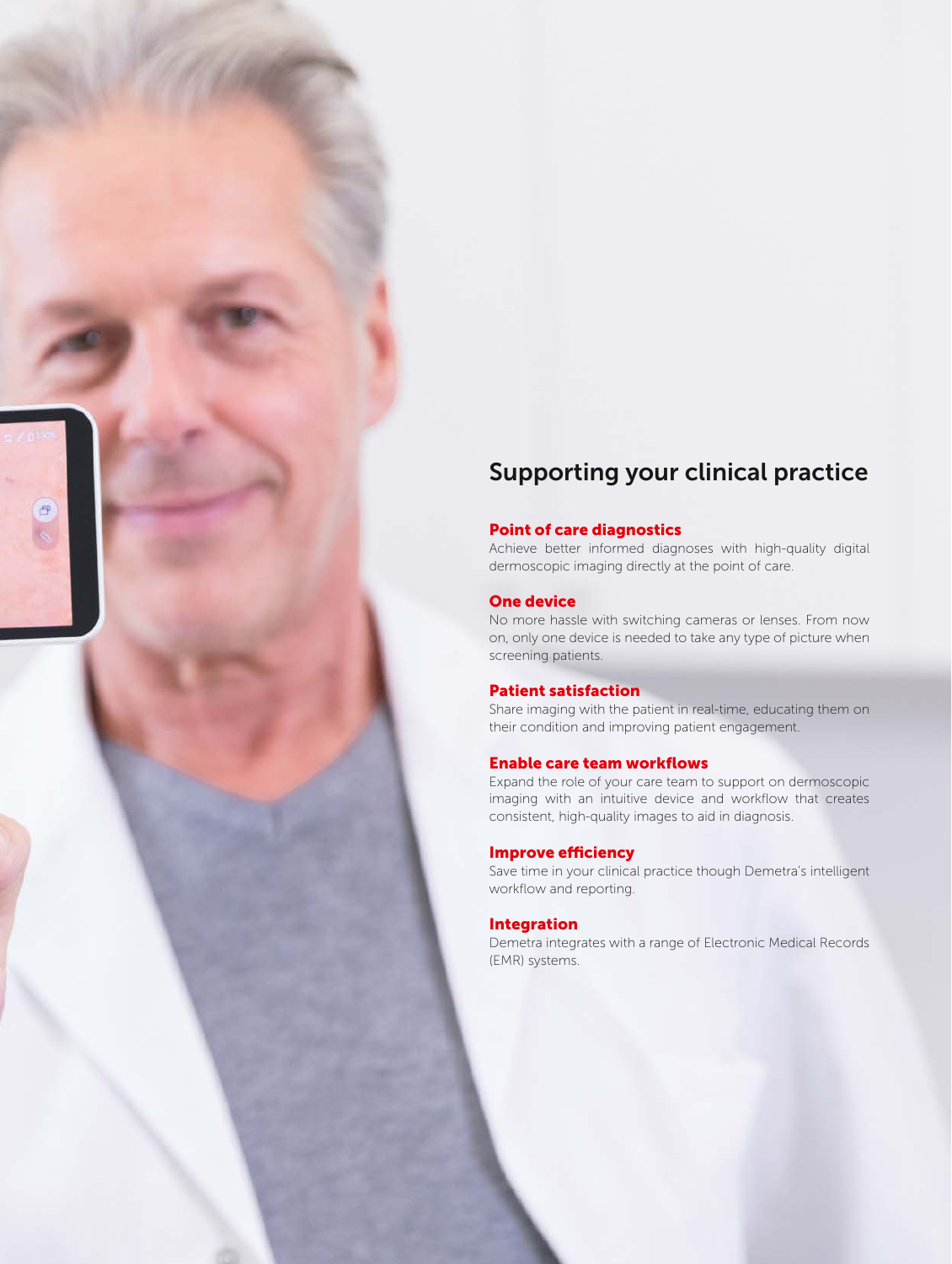## What is Demetra?



#### Demetra Scope

A dermatoscope with embedded software for acquiring multispectral dermoscopic and clinical images, combined with workflow and analytics tools and connected to the Demetra Cloud via a WiFi network

### Demetra Cloud

Software in the cloud where images and other data are processed, analytics and consultation reports are generated and all data is securely stored

Demetra Web Application

Stand-alone web application, accessible through a standard internet browser, for patient record and image management, offering workflow and analytics tools

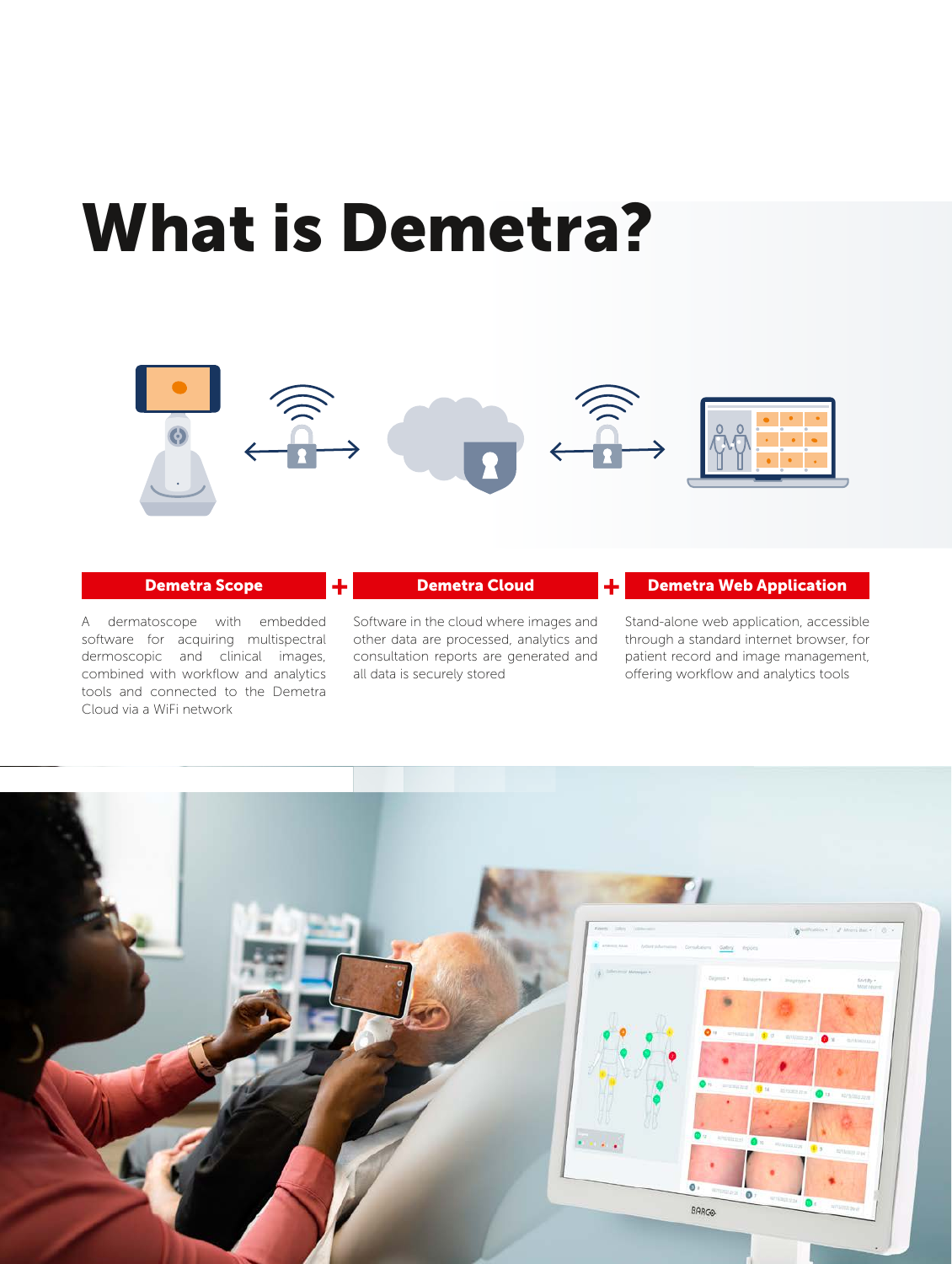#### Easy access to imaging

Images can be instantly and securely stored in the patient's record in the cloud, so are readily available to any clinician with relevant access. This means images can be viewed and compared over time, with changes in conditions easily identified.

#### Meeting regulatory standards

Demetra is a secure medical device and cloud-based system designed to meet guidelines of regulatory standards, including HIPPA and GDPR, without the need to install additional software on your PC.

#### Security by design

Security is a fundamental aspect of the way Demetra has been designed, with multiple layers of security provided across the platform. As a cloud-based service, Demetra offers a robust environment ensuring patient records – including notes, reports, and images – are safe and always available.

### Sample Demetra Workflow

| ≪<br>Search                | ٠             | <b>DO</b>            |
|----------------------------|---------------|----------------------|
| All patients<br>Narrie Va. | Date of birth | Lett consultation v. |
| Adkins, John               | 12/02/1978    |                      |
| Anderson, Xavier           | 05/14/2005    |                      |
| Bailey, Marc               | 02/20/1988    |                      |
| Bennett, Mary              | 01/03/1976    |                      |

Select patient on Demetra Scope via EMR integration, patient archive or create a new patient





Take Dermoscopic, clinical and/or overview images of the lesion





Archive automatically on Demetra Cloud and generate reporting on Demetra Web





Localize lesion on the body, add lesion information and compare to prior images if available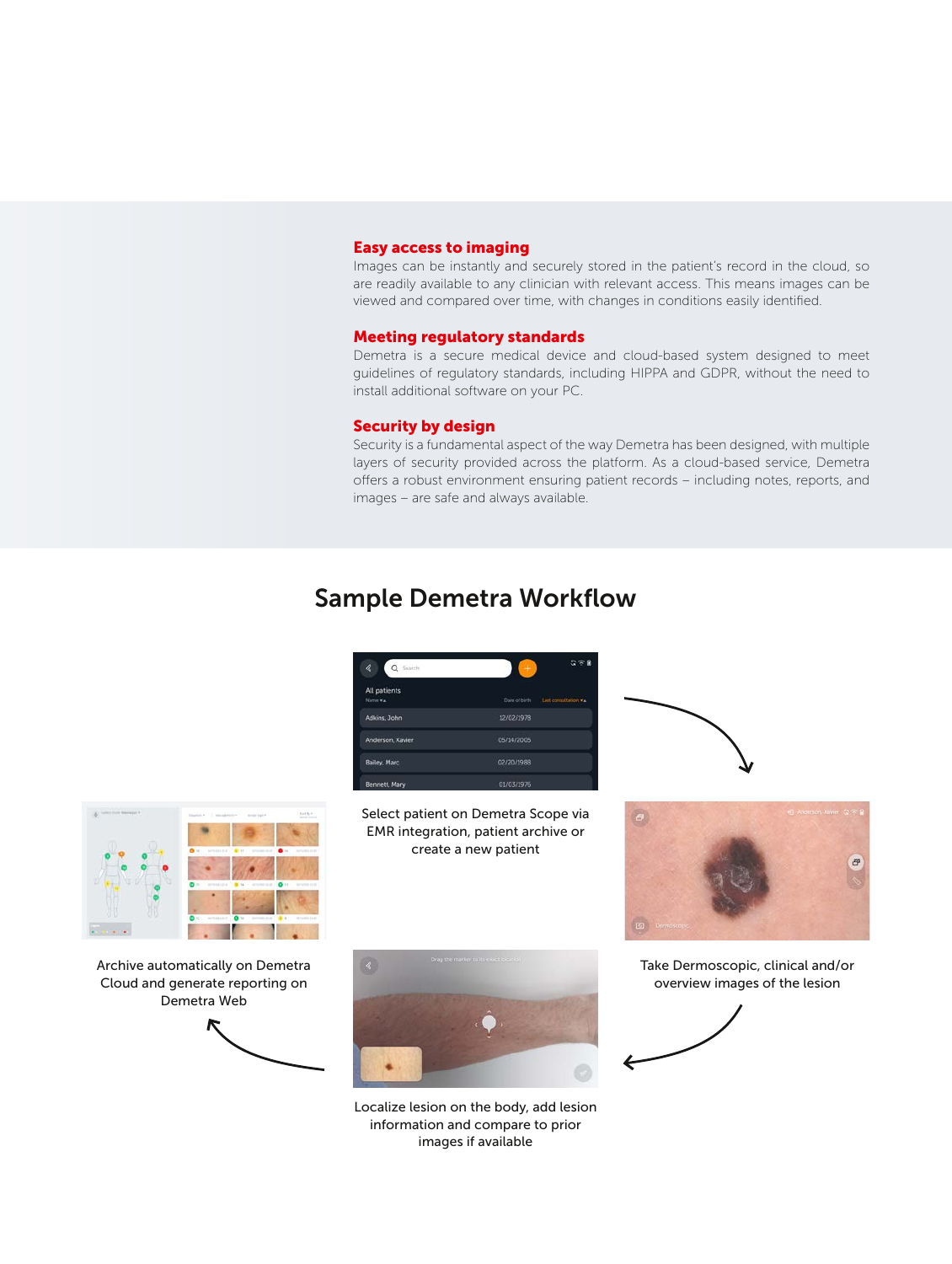## Advanced technology at your fingertips

The Demetra platform helps you deliver exceptional care to your patient through a range of advanced features.

#### Superior image quality

By integrating cutting edge design, superior imaging technology and cloud computing, the Demetra skin imaging system is the pinnacle of Barco's decades of developing advanced medical imaging and clinical workflows.

#### Smart mapping and follow-up

Demetra allows fluent mapping of skin lesions onto the body. Map the lesions on a mannequin or a clinical overview photograph to make documentation and follow-up smoother and smarter.

#### Demetra Collaboration\*

As a skin imaging platform, Demetra has been designed to support collaborative patient care. Demetra Collaboration allows medical professionals to seamlessly share imaging and patient information with their care team, enabling more patient-centered workflows.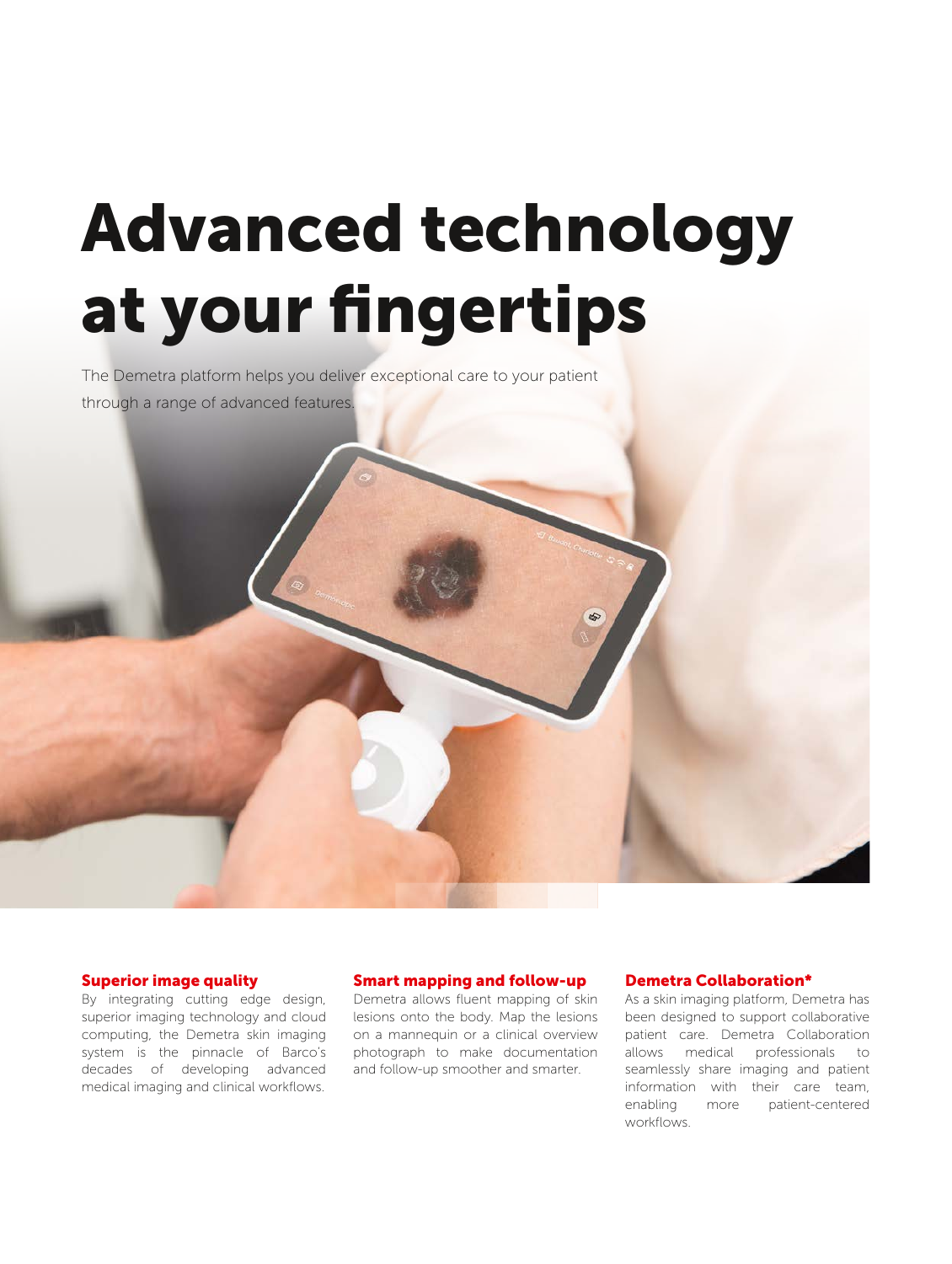

#### Demetra Analytics

With Demetra Analytics, Barco continues to develop and integrate ground-breaking capabilities designed to support your decisions on the management strategy, diagnosis, treatment and follow-up of skin lesions.

#### Skin Parameter Maps

Whereas a traditional dermatoscope illuminates the skin with white light only, the Demetra Scope additionally captures a complete set of multispectral images. Through its powerful cloudbased platform, Demetra uses these multispectral images to create visualizations called Skin Parameter Maps, which provide insights of the inner structures of lesions, such as pigment distribution and blood vessels (vasculature).



*Dermoscopic image*





*Blood Contrast Map*



*Pigment Contrast Map*

*Scatter Contrast Map*

#### Lesion Analytics\*

Demetra's Lesion Analytics provides and visualizes automatic lesion contours from the digitally captured image and calculates lesion metrics directly on the device at the point of care. If a prior image of the lesion has been captured by Demetra, the tool can compare and calculate the relative difference between the two sets of metrics, helping to monitor changes in lesions over time.